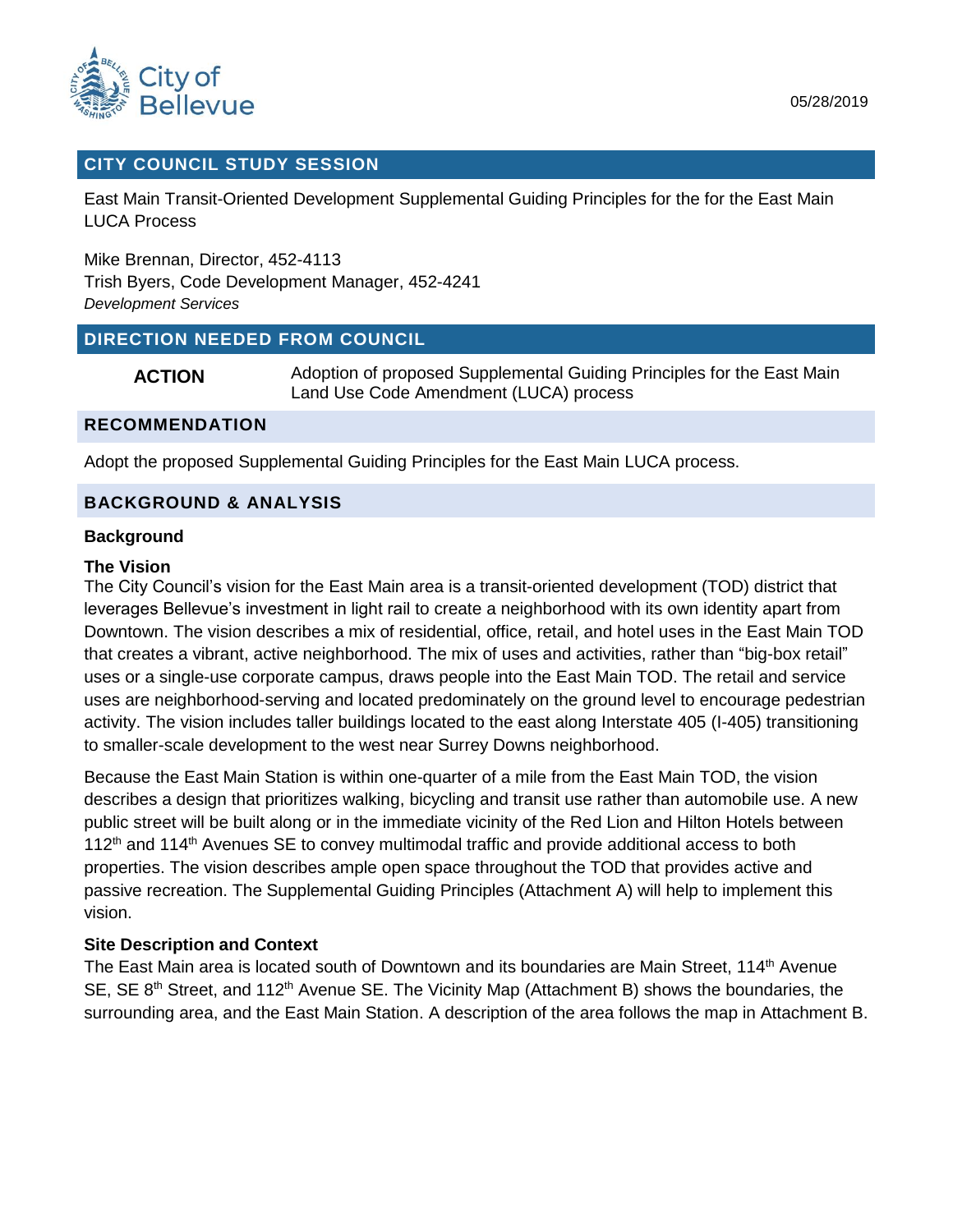# **Timeline**

- **August 2014.** The CAC began its work on the East Main Station Area Plan.
- **June 2016.** The CAC issued its final report with the East Main Station Area Plan.
- **August 2016.** Council approved East Main CAC report.
- **December 2017.** Council approved the City Council 2017 Guiding Principles to the Planning Commission (Attachment C) and initiated the Comprehensive Plan Amendment (CPA), Land Use Code Amendment (LUCA) and areawide rezone.
- **January to November 2018.** The CPA, LUCA, and areawide rezone were processed together. The Planning Commission held six study sessions.
- **November 7, 2018**. The Planning Commission signed a Resolution with its recommendation on the East Main CPA to the Council.
- **November 26, 2018**. Council began its review of the CPA.
- **December 10, 2018.** Council deferred action on the CPA to better understand the difference between the vision and the Planning Commission recommendation.
- **January 22, 2019.** Staff presented information regarding the East Main vision and the Planning Commissions CPA's recommendations.
- **April 22, 2019.** Council held its second study session East Main CPA.
- **May 20, 2019**. Council adopted the East Main CPA (Ordinance No. 6465) under emergency provisions allowing consideration of amendments outside the annual process.
- **May 28, 2019. Council consideration of supplemental principles to guide the development of the implementing Land Use Code Amendments (LUCA).**

# **Analysis**

# **The Comprehensive Plan, Development Regulations, and Development Review**

Tonight, the City Council is being asked to adopt supplemental guiding principles to guide the development of the East Main LUCA. The LUCA is the implementation of the East Main CPA policies that were adopted on May 20. The growth management process is designed to move from general policy-making to more specific implementation measures achieved through development regulations and development review. Bellevue's Comprehensive Plan is a collection of land use policies adopted by the City Council pursuant to the Growth Management Act (RCW 36.70A.030(4).

Development regulations are the controls that guide land use and development consistent with the Comprehensive Plan and include zoning, development standards, and critical areas ordinances. RCW 36.70A.030(7). These land use regulations are applied through development review. Development review provides a process to consider specific project proposals through a permit application. RCW 36.70B.020(4).

Throughout Council's consideration of the East Main planning area, you have received input from stakeholders suggesting policy and code language. To ensure clarity, staff separated that stakeholder input into those that were appropriate for the CPA, the LUCA, and development review. The topics regarding the CPA were discussed during the January and April 2019 study sessions, and the refined language was placed into the CPA adopted by Ordinance No. 6465 on May 20, 2019.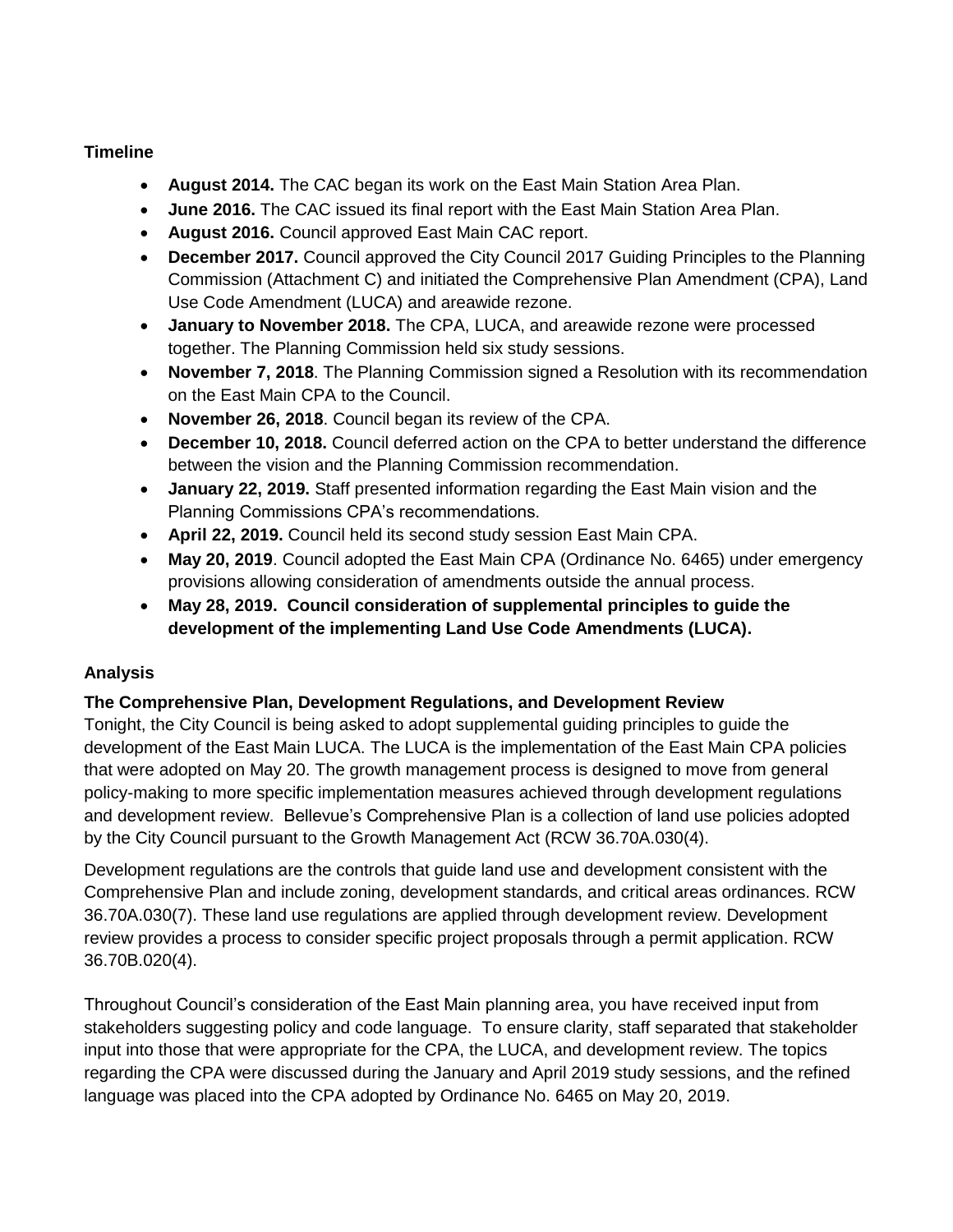Upon the enactment of the East Main CPA in Ordinance No. 6465, the East Main LUCA will be written to implement the adopted policies in the CPA. Because the LUCA will be development regulations and not a review of a permit application, the LUCA will be drafted to provide a set of development standards and guidelines that allow for a range of development proposals throughout the entire East Main area. After the LUCA is adopted by Council, the substance of the LUCA can be applied to a specific project in development review. The Supplemental Guiding Principles are intended to assist the Planning Commission in making its recommendation to the Council on the LUCA.

# **2017 Principles**

In December 2017, the City Council approved the 2017 Principles (Attachment C). At that time, the East Main CPA, LUCA and areawide rezone were being processed together. Since then, the CPA was separated from the LUCA and areawide rezone. The CPA was adopted in Ordinance No. 6465, but the LUCA and areawide rezone are still pending. If approved, the Supplemental Guiding Principles would supplement the 2017 Principles and offer additional guidance in the creation of the LUCA. and provide additional guidance to the Planning Commission and staff (Attachment A).

In many rezoning efforts like this one, the CPA is accomplished prior to initiating the LUCA and the areawide rezone. In those situations, the guiding principles for the LUCA provided the Planning Commission and staff with guidance specific to the LUCA. By contrast, the East Main CPA, LUCA and areawide rezone were all processed together until December 2018 when the CPA was separated from the LUCA and areawide rezone. The 2017 Principles were approved prior to the discussions that took place between the City Council, the Planning Commission, and the stakeholders during the CPA process. As such, the Supplemental Guiding Principles provided in Attachment A provide the Planning Commission and staff with additional insight from the City Council on the topics discussed by all parties during the process in 2018.

# **Supplemental Guiding Principles**

The 2017 Principles and Supplemental Guiding Principles will provide a road map from the policy language of the CPA to the implementation language of the LUCA. The Supplemental Guiding Principles offer more specificity than the 2017 Principles. The Supplemental Guiding Principles offer guidance on:

- Urban Design
	- o Street activation
	- o Site servicing and loading
	- o An open space system and its connectivity with other parks and trails,
- Mobility
	- o Multi-modal transportation choices
	- o Flexible parking standards
	- o A network of streets and paths
- Regulatory Framework
	- $\circ$  Transparency in the regulations
	- o Balancing flexibility and predictability in the regulations
	- o Development agreements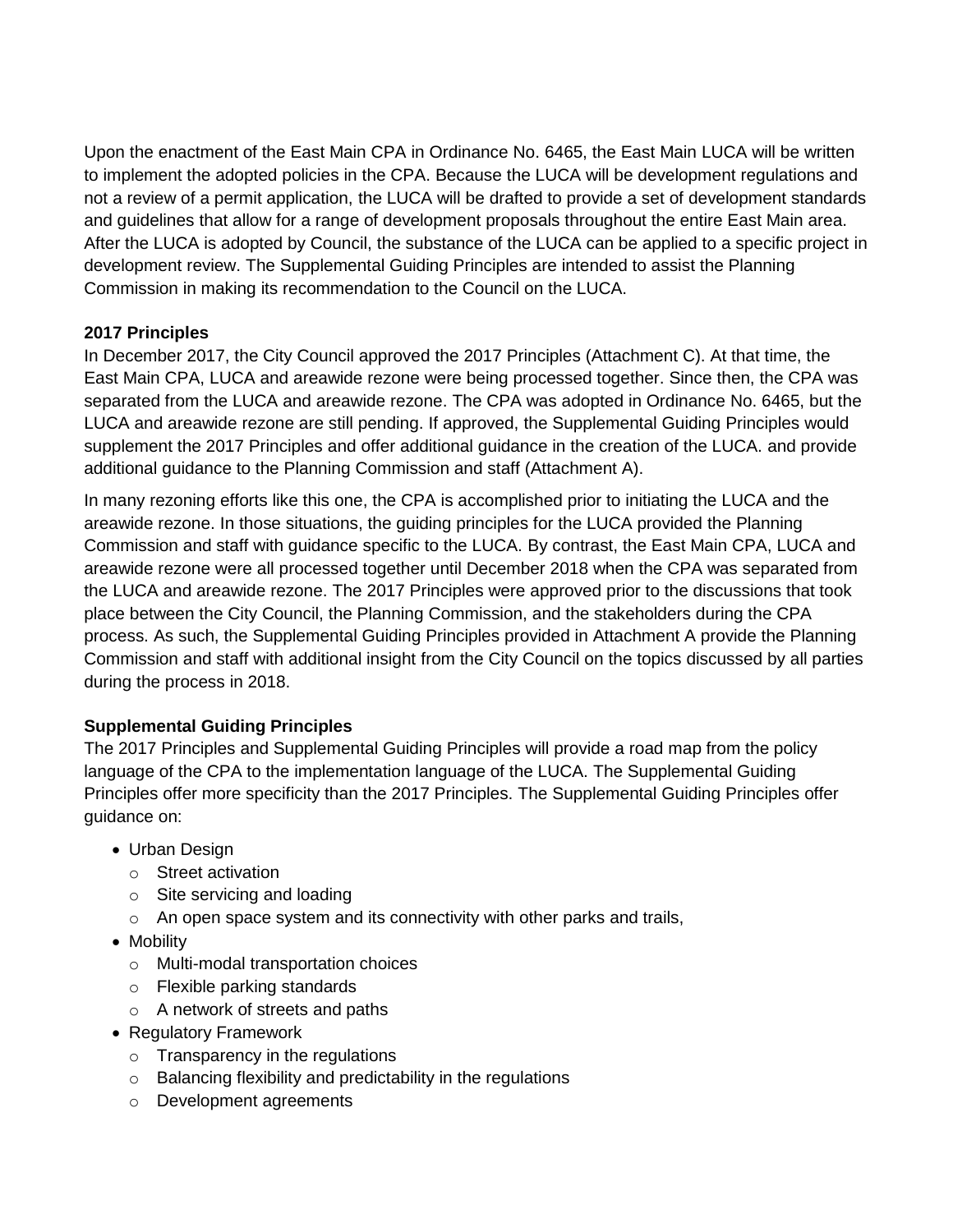See Attachment A. Staff is recommending adoption of these principles because these topics would benefit from additional guidance beyond what is provided in the more general CPA language and the older 2017 Principles.

The Supplemental Guiding Principles are based on the CAC Report and the 2017 Principles and have been refined with the East Main CPA; the general, Downtown, and BelRed Chapters of the Land Use Code; and the guiding principles from other LUCA projects. Also, the Supplemental Guiding Principles are informed by staff's experience and participation in the underlying East Main CPA process and topics suggested by stakeholder input. Attachment E contains the written communication on this subject received from Wig Properties LLC. Attachment E also includes a crosswalk indicating staff's recommended approach to the comments and topics addressed.

## **Next Steps**

A second study session is planned in July to discuss guidance related to use of amenities and incentives in the East Main subarea. The Comprehensive Plan adopted by Council included the following policy in the Transit Oriented Development Areas section: "Consider a land use incentive system that offers additional floor area in exchange for infrastructure and amenities that contribute to the public good."

The structure and calibration of an incentive system, as well as what to include in the system are key pieces to development of the LUCA. Staff will bring back additional information about the work anticipated in the LUCA process to inform that incentive system at the next study session.

# **POLICY & FISCAL IMPACTS**

## **Policy Impact**

The vision developed by the Council is a new development type for this area and requires a LUCA and areawide rezone after the adoption of the associated CPA. The decisions made relating to this station area plan will have significant implications for setting the tone for the area and may influence planning around other station areas in the future.

## **Fiscal Impact**

No fiscal impact has been identified for this agenda item.

## **OPTIONS**

- 1. Adopt the proposed Supplemental Guiding Principles for the East Main LUCA process.
- 2. Do not adopt the Supplemental Guiding Principles.
- 3. Provide staff with alternative direction.

## **ATTACHMENTS & AVAILABLE DOCUMENTS**

- A. Supplemental Guiding Principles
- B. East Main Area Map
- C. 2017 City Council's Guiding Principles